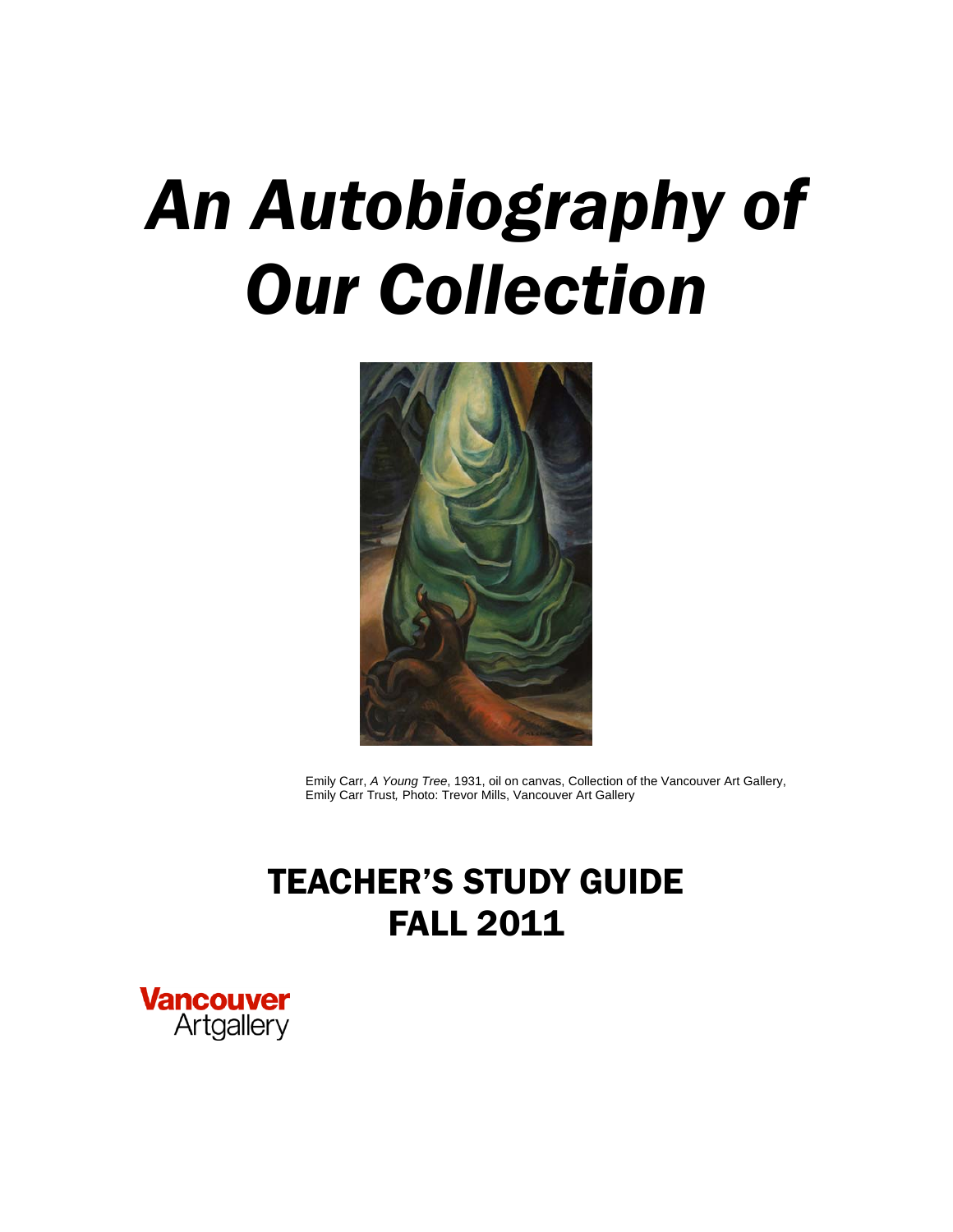# **Contents Page**

| <b>Pre- and Post- Visit Activities</b> |  |
|----------------------------------------|--|
|                                        |  |
|                                        |  |
|                                        |  |
|                                        |  |
|                                        |  |
|                                        |  |
|                                        |  |
|                                        |  |
|                                        |  |
|                                        |  |
|                                        |  |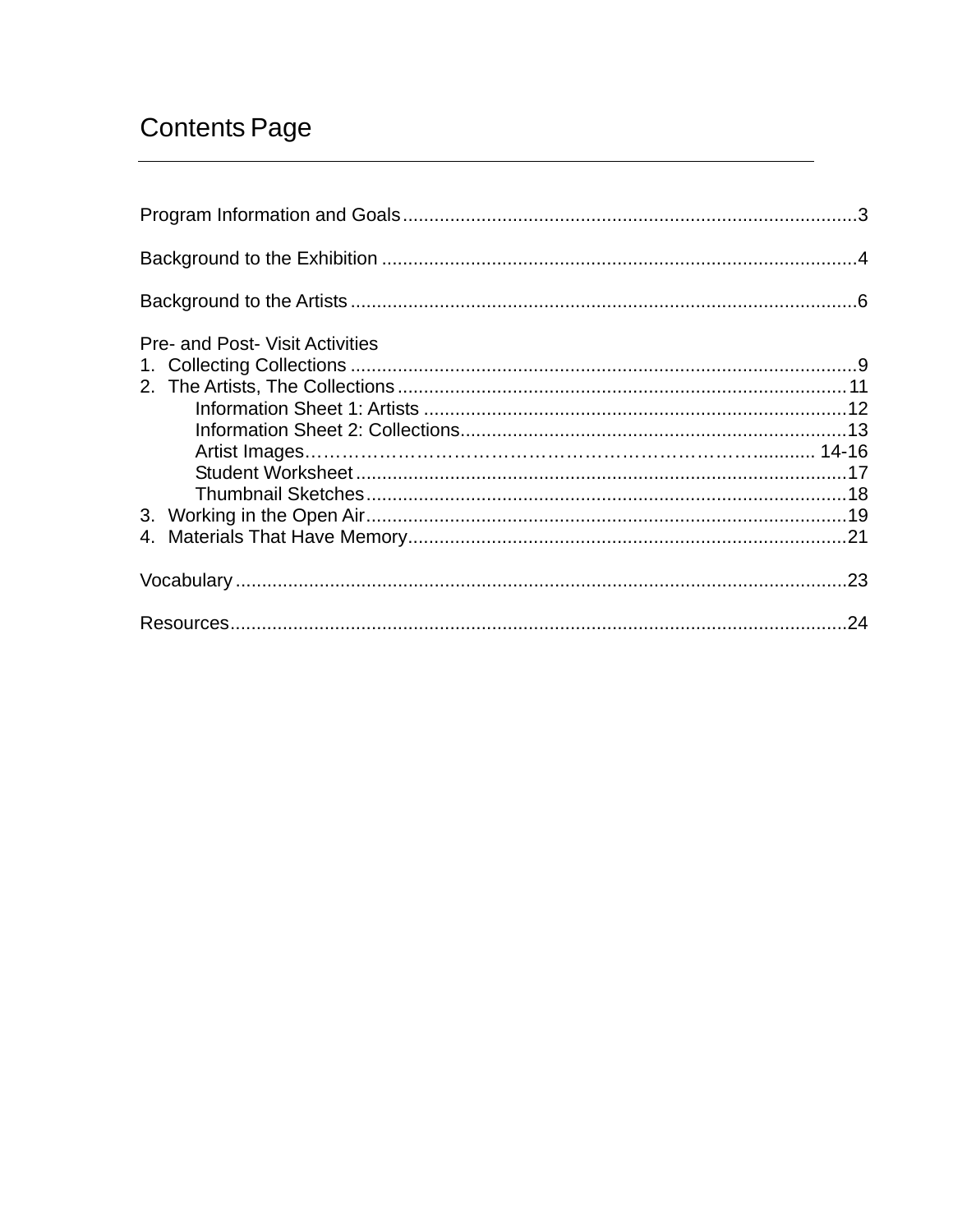# **Vancouver Art Gallery Teacher's Guide for School Programs**

The Vancouver Art Gallery owns more than 10,000 artworks, which form its permanent collection. This exhibition looks at the ways in which some of these artworks have been acquired by the Art Gallery, many through collectors who have amassed extraordinary personal collections. These collections have been sought out, purchased, donated, inherited or gifted. Students will be able to explore some of the stories behind these collections and investigate selected works by individual artists—local and international, contemporary and historical.

# Dear Teacher,

This guide will assist you in preparing for your tour of *An Autobiography of Our Collection: This Place.* It also provides follow-up activities to facilitate discussion after your Gallery visit. Engaging in the suggested activities before and after your visit will reinforce ideas generated by the tour and build continuity between the Gallery experience and your ongoing work in the classroom. Most activities require few materials and can be adapted easily to the age, grade level and needs of your students. Underlined words in this guide are defined in the Vocabulary section.

The tour of *An Autobiography of Our Collection: This Place* has three main goals:

- To introduce the ways in which the Art Gallery's permanent collection was acquired,
- To explore some of the stories behind individual collections,
- To examine artworks by individual artists within their particular contexts.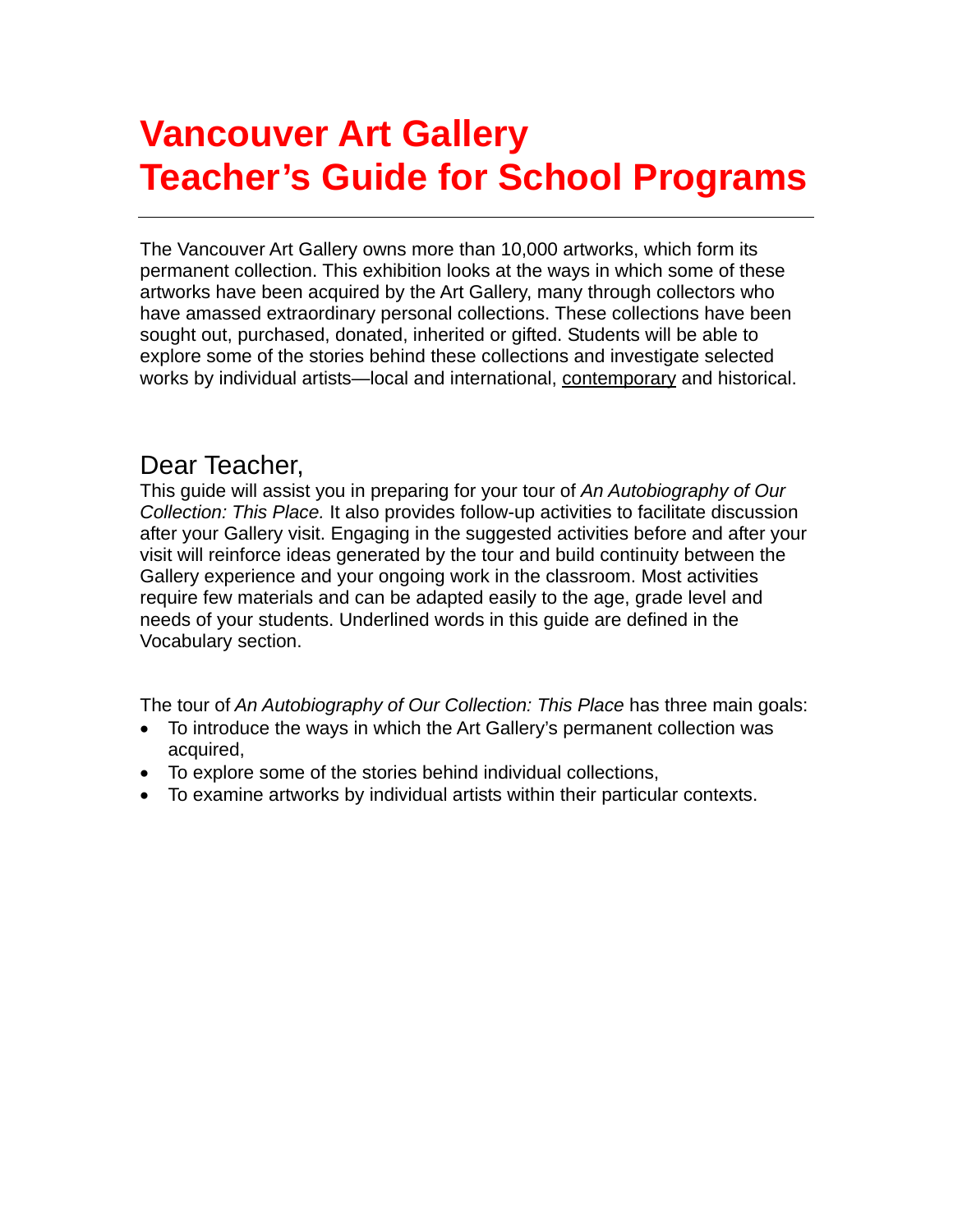# Background to the Exhibition

The Vancouver Art Gallery's permanent collection has been growing for eighty years. In the tour *This Place,* students will explore not only the work of individual artists, but also the stories behind the works. How did they come to be in the Gallery? Who collected them—and why? How did they come to be part of the Gallery's collection?

The Vancouver Art Gallery has acquired its collections in as many different ways as the collectors have accumulated their artworks; they have collected for personal and public reasons, interests, histories and desires; they have sought and bought; they have inherited. The exhibition *An Autobiography of Our Collection* focuses on many of the stories behind these collections, the countless unfolding narratives.

During the tour we will be highlighting works from the following collections:

# **The Emily Carr Trust**

Over the years, several landmark gifts to the Vancouver Art Gallery have had particular impact on its subsequent direction. In 1942 the Emily Carr Trust's gift of 165 artworks—paintings, drawings and watercolours—established the Gallery as the primary repository of her work. To this day the Vancouver Art Gallery receives a steady stream of requests for loans of pieces in the Carr collection, and this group of artworks remains a significant component of the Gallery's holdings. A selection of Carr's work is almost always on display in the gallery.

When the Group of Seven artist Lawren Harris first questioned Emily Carr about what she planned to do with her paintings after her death, she allegedly replied: *"Give them to the old folks' home. I suppose they would put them in the basement, and there they would rot."*

Fortunately Harris did not take her at her word, and was instrumental in establishing the Trust, helping Carr choose which work she would donate to the Gallery. The Trust originally consisted of about fifty paintings, including many of Carr's most famous works. The final collection, which comprises almost two hundred artworks, is one of the largest collections of Carr's works and is unparalleled in quality. Especially rich in work from the 1930s and early 1940s, it offers the complete range of her artistic production, including watercolours, canvases, oil-on-paper works and charcoal drawings.

# **The Acquisition Fund**

Local contemporary artists have not always been as well represented at the Vancouver Art Gallery as they are now. The Acquisition Fund made it a priority to remedy this situation by supporting local artists and purchasing their work. From photo-conceptualism to sculpture and installation, from paintings to First Nations work, the Gallery's collection of artworks by local contemporary artists now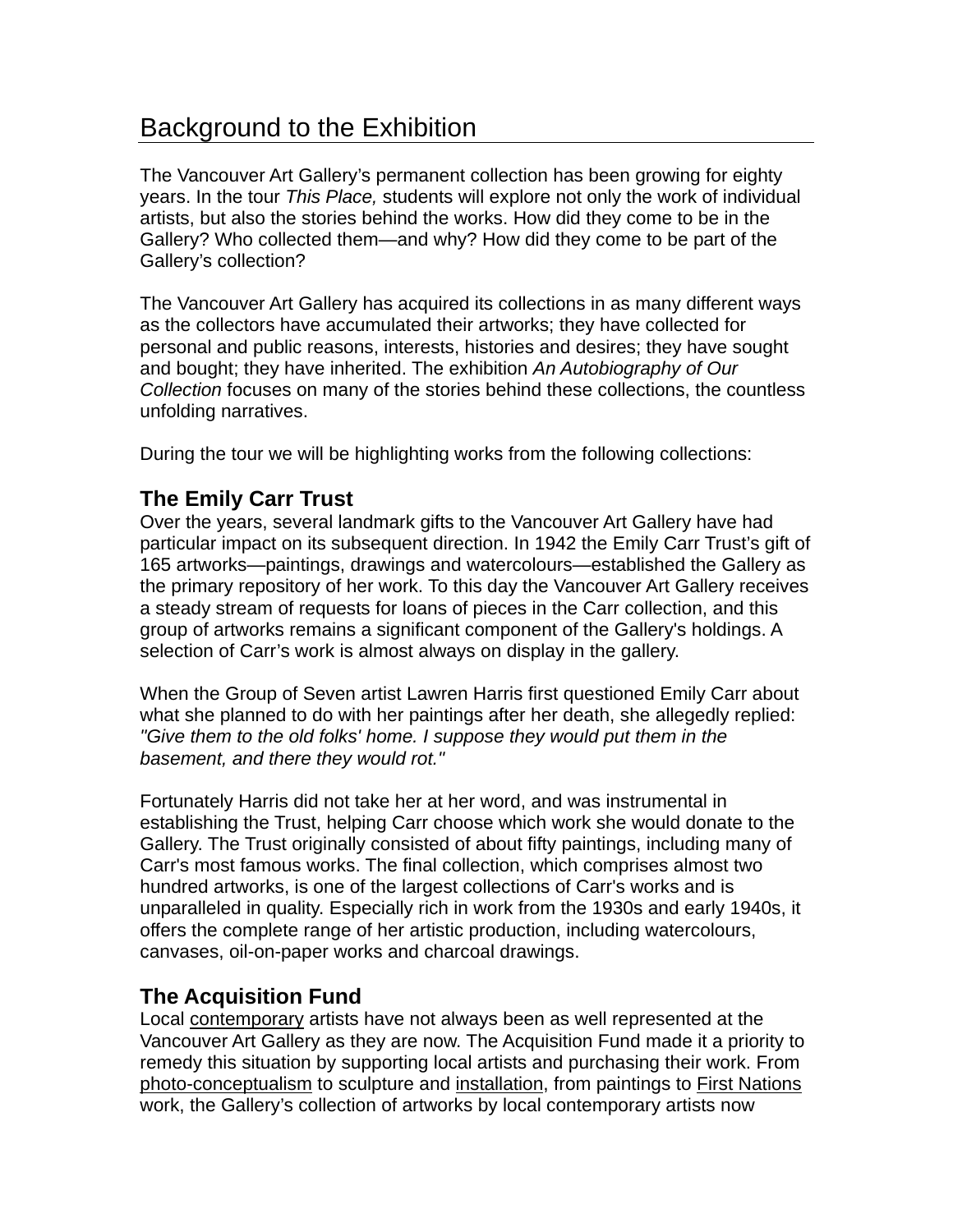reflects the rich and vibrant art practice of the West Coast. Brian Jungen's *The Men in My Family* and Carol Itter's *Grand Piano Rattle: a Bosendorfer for Al Neil* were both sought out and purchased as a result of the push of the Acquisition Fund.

# **Director's Discretionary Fund**

Each Director of the Vancouver Art Gallery has been assigned a sum with which to purchase an artwork of his or her own choosing. The Board has the task of endorsing or vetoing the Director's choice. In 2002, current Director Kathleen Bartels chose Won Ju Lim's installation *Elysian Field North.* The work was commissioned by the Vancouver Art Gallery to launch a new initiative to exhibit emerging artists from the Pacific Rim.

Kathleen Bartels said: *"The series is devoted to artists based in the Pacific Rim, many of whom—while at an early point in their career—elicit great promise. An important role of the Gallery is to provide leadership by capturing new and evolving work and, by doing so, encourage higher levels of excellence."* 

# **Permanent Collection Fund and Public Donations**

In a novel move to raise money and enlist support, the Volunteer Committee offered the public the opportunity to "buy" part of Robert Rauschenberg's *Rush #10—The Cloister Series, 1980,* at \$5 per square inch. Over 100 volunteers worked to promote the purchase using radio spots, TV interviews, and press releases.

A poster at the time announced:

*HELP TAKE A RAUSCHENBERG TO COURT The Vancouver Art Gallery is making a major art purchase: ROBERT RAUSCHENBERG'S "CLOISTER SERIES" PAINTING. You can help. Every \$5.00 donation buys one square inch of this outstanding work of contemporary art. 7,350 square inches in all—7,350 chances to add to the Vancouver Art Gallery's growing collection.* 

*Visit the Vancouver Art Gallery and see this painting for yourself. Buy one square inch. . . or several. There's no limit!* 

Part of the investigation into the Gallery's permanent collection involves making the choices involved in museum display evident and transparent—and in doing so, yet another part of the story is told. To this end, packing cases from Brian Jungen's work will be on show, along with a painting by Gordon Smith in the process of being cleaned, which involves the removal of yellowed varnish from the surface of the painting.

*An Autobiography of Our Collection* is organized by the Vancouver Art Gallery and curated by Ian Thom, Senior Curator, historical.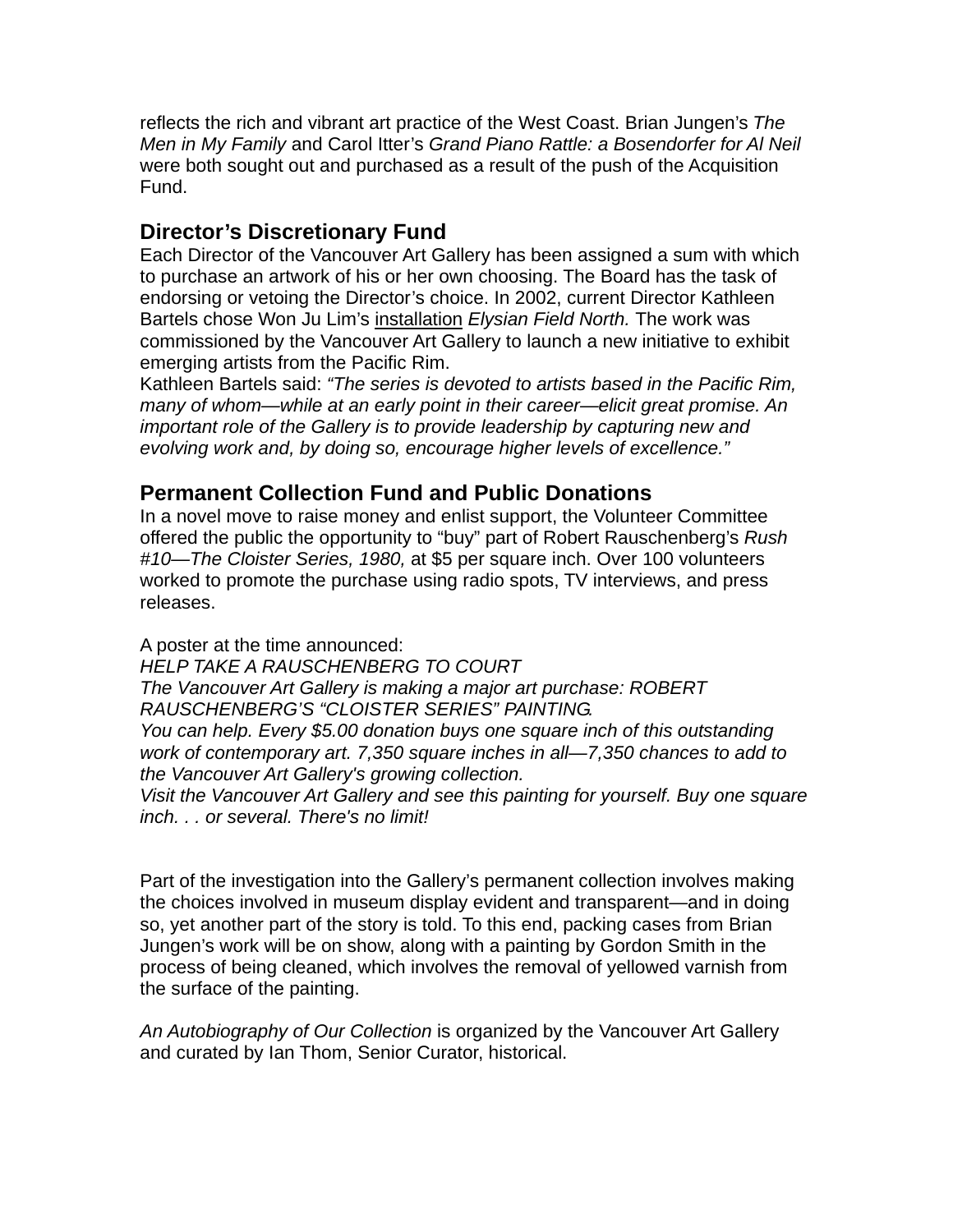# Background to the Artists

The following background information highlights some of the artists whose work we may explore in the school tour.

# **Emily Carr**

*"Emily Carr was not a naturally gifted painter. Her mature works are often the result of considerable struggle… Carr valued a sense of spontaneity, of vigour in her work and the art of others."* —Ian Thom, senior curator at the Vancouver Art Gallery

Born in Victoria in 1871, Carr decided as a child that she was going to be an artist. She set herself on a path of learning that took her to California, England and France. On her return to Canada she travelled into the northern parts of British Columbia to paint First Nations subjects and later into the forests of Vancouver Island to capture the landscape. She led an unconventional life for the times, never married, and supported herself through a series of efforts such as raising dogs, running a boarding house, making pottery and giving art lessons. Under-appreciated an artist, she achieved some measure of success only toward the end of her life, most significantly as a writer. She produced a series of books including *Klee Wyck*, a collection of stories based on her experiences with First Nations people, which won the Governor General's Award for Literature in 1941. She died in Victoria in 1945.

During her time in France, Carr was strongly influenced by the then new styles of Post -impressionism and Fauvism. She returned to Canada excited about her new-found skills, which included bright colours and broken brushstrokes—for which she was ridiculed and dismissed as a bad artist. Her paintings of First Nations villages in the North were further rejected as not being "true documentary." After a long period of not painting at all, Carr began to paint the forests of British Columbia. These are among her strongest and most forceful works, in which she developed her own modernist style of rich, layered coloration and increasing abstraction.

One of the works students will explore is *Tree Trunk,* a close-up view from the base of a large cedar tree. Greenery appears as a curtain of foliage suspended theatrically behind the trunk.

# **Brian Jungen**

*"My mother's family would use objects in a way that weren't originally intended, a kind of improvisational recycling that was born out of both practical and economic necessity. Witnessing that resourcefulness continues to exert a deep influence on how I relate to the world as an artist."* 

Brian Jungen was born in 1970 in Fort St. John, BC. His mixed parentage—First Nations mother and Swiss father—has deeply affected his life and art. Since he graduated from Emily Carr Institute of Art + Design, he has lived in Montreal, New York and Vancouver. He has received numerous awards for his work, which has been exhibited internationally.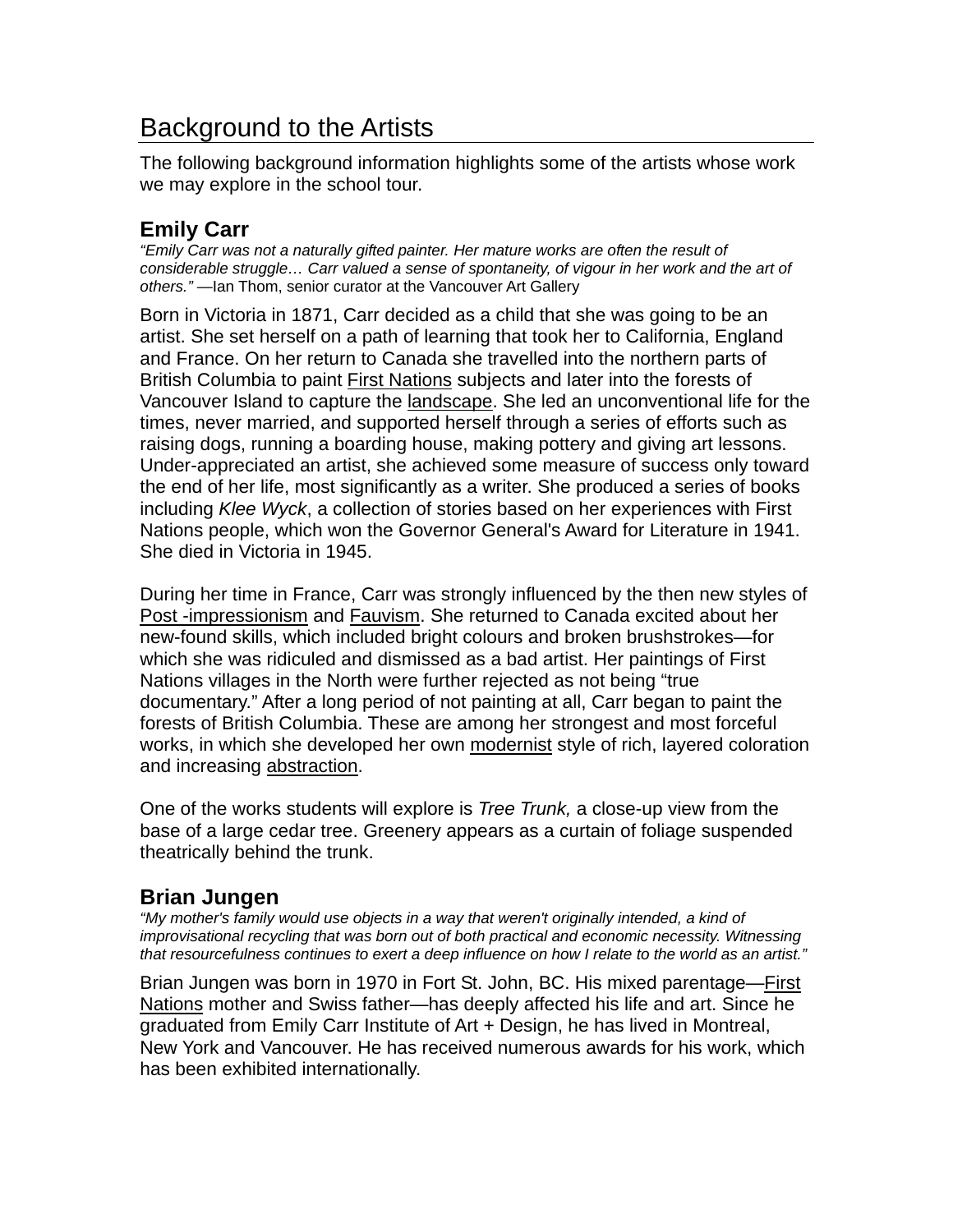Jungen has used ordinary mass-produced objects such as running shoes and plastic chairs to create hybrid sculptures and installations. His work often explores the complicated realities of urban Native youth struggling to integrate traditions while living in a non-Native consumer society. But first and foremost we see Jungen as a conceptual artist using contemporary found materials to create unexpected visually arresting artworks.

*The Men in My Family* is a sculptural work made of deer hides stretched over cut-up car parts, mounted on white freezers. In this work, Jungen is telling many parts of the story of his mixed realities as First Nations son and contemporary artist.

# **Won Ju Lim**

*"I think about materials that create activities when they interact with light. The materials I am attracted to absorb, reflect and transmit direct light, light filtered by film, and video projection."* 

Won Ju Lim was born in Korea in 1968. After studying architecture, she went on to get her Master of Fine Art in California. She is now an internationally recognized artist, known for her mixed-media sculptures and installations. Her work has appeared in exhibitions in cities ranging from Berlin to Beijing. She lives in Los Angeles.

Lim has called her sculptural works "futuristic ruins." She admits to being influenced by the futuristic cityscapes found in Hollywood science fiction movies such as *Blade Runner* and *Logan's Run*. Her free-standing "floor models," built of Plexiglas and foam core, are stacked in maze-like configurations with directed lighting and video projections creating flickering, glowing visual effects. She intends the gallery and its walls to "frame" the work and interact with the space and other artworks.

*Elysian Field North* is a large, Tetris-inspired construction made up of mintcoloured panels and green and blue Plexiglas and foam core models. Slide images of an industrial cement factory are projected through the forms and bounce back onto the walls of the gallery.

# **Robert Rauschenberg**

*"A pair of socks is no less suitable to make a painting with than wood, nails, turpentine, oil and fabric."* 

Robert Rauschenberg, born in Texas in 1925, imagined he would grow up to become a minister, and later a pharmacist. It was only when he was in the US Marines in his twenties that he realized he was good at drawing, and developed an interest in art. He studied art in Paris—which disappointed him—and in the United States, where he was inspired by the artistic revolutions of the contemporary dance and music scene. He became one of the most prominent and respected artists of his generation, particularly known for his work as a Pop artist. He lived in New York for most of his life, moving in his later years to Florida, where he died in 2008.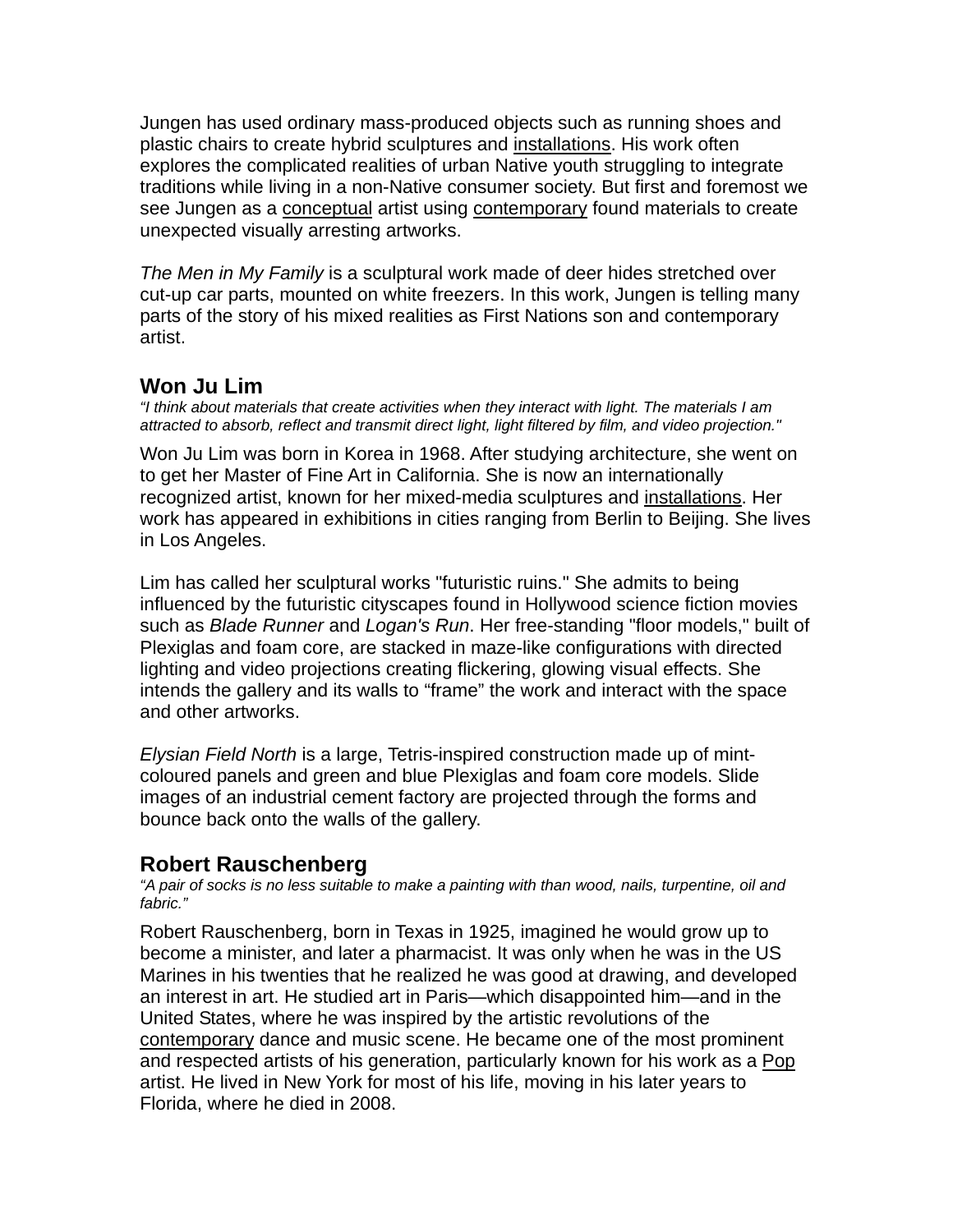Rauschenberg experimented with non-traditional art-making materials; he used house paint on canvas, and inked the wheel of a car and ran it over paper to create a drawing. He began incorporating found objects into his paintings, and making silkscreen prints—which until that point had only been used commercially. He collaged newspaper and magazine images into his photosilkscreens layered with painted brushstrokes on various surfaces. He worked with photography, papermaking and performance art during his long and influential career as an artist.

*Rush # 10—The Cloister Series* is a large collage with photographic images printed onto paper and fabric. The images include scenes from contemporary urban life, political figures, sports and recreation events, and the planets.

# **Carole Itter**

*"Being a consummate collector, I can't help but regard junk as material filled with possibilities."* 

Carole Itter was born in Vancouver in 1939. She attended the Vancouver School of Art, and apart from an extended period of travel in the sixties—for a while studying set design in Rome—she has spent most of her life living in this city and has become a mainstay of the local art community. Itter's work has taken many different forms over the decades: she is a writer, performer, sculptor and filmmaker.

She has collaborated extensively with her partner, the artist, writer and musician Al Neil. She is deeply committed to an experimental art practice, constantly reinventing herself as an artist. Her opposition to consumer culture is a continuous thread that appears throughout her work. She has become known for her largescale installations in which she has used materials and objects from her everyday surroundings to create works with emotional resonance.

*Grand Piano Rattle: Bosendorfer for Al Neil* is a huge hanging sculpture made of found and recycled materials including wood, metal, paint and light fixtures. In live performances she has attached the sculpture to musicians so that it moves and makes sounds.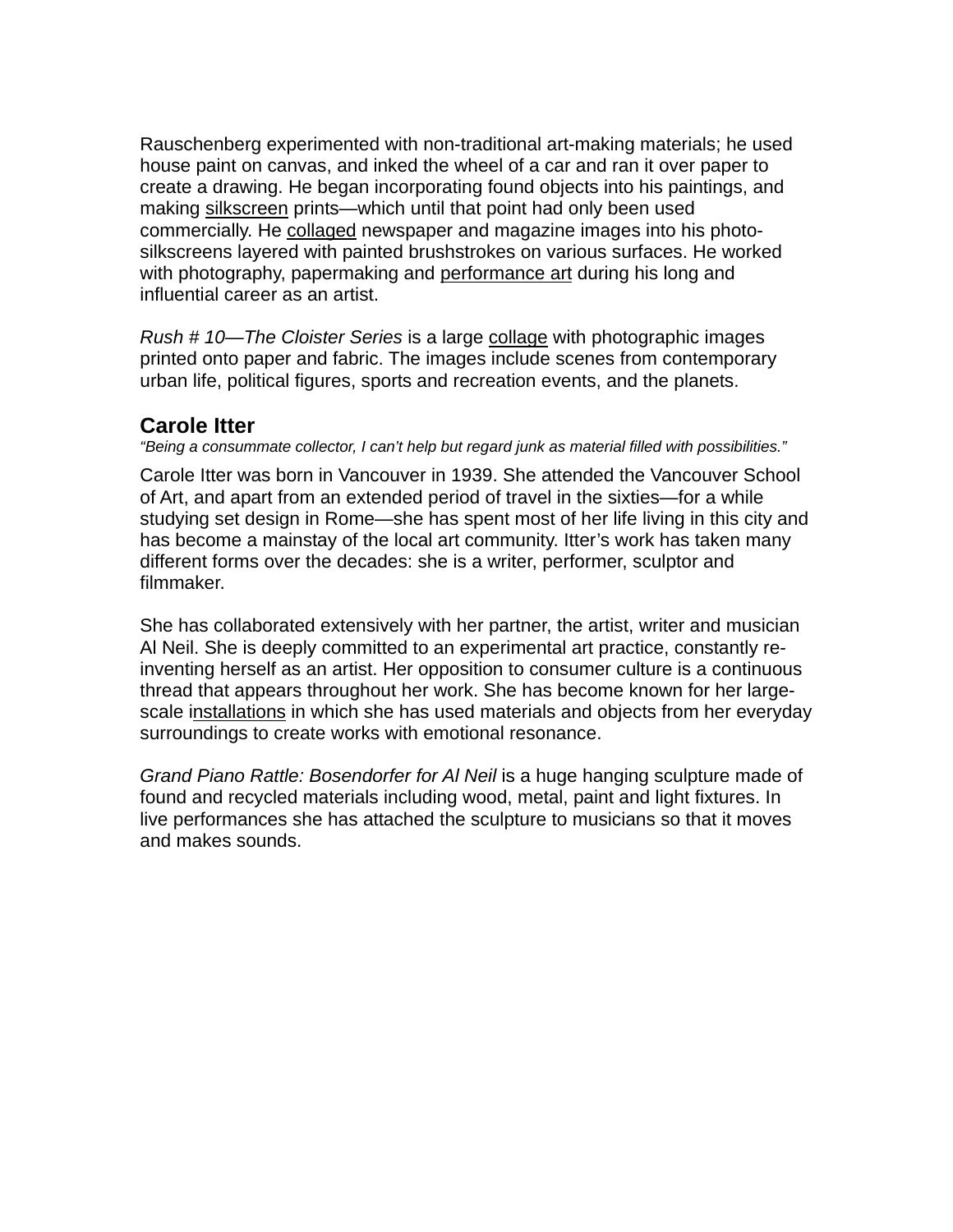# Pre-Tour Activities: Collecting Collections (primary and secondary)

# **Objective:**

Students explore some of the concerns and issues collectors need to consider, using their own interests and collections as the basis for discussion.

# **Teacher Background**

*An Autobiography of Our Collection: This Place* not only takes an in-depth look at the work of specific artists, but also considers the notion of collecting itself. Students will look at the concerns of specific collectors and their collections as well as the Art Gallery's job in amassing collections that reflect the concerns of the public and the community. Students will take time to think about the ways in which decisions are made and objects become part of a collection, the ways they relate to each other and reflect ideas and concerns to the community.

# **Materials:**

- **writing materials**
- large sheets of plain white paper

# **Process:**

- 1. Invite students to bring one personal collection from home to share with the class. If they cannot think of a collection they have, ask them to group together some things that they like. Suggestions: scarves, CDs, books, candies, etc.
- 2. Have students work in pairs and prepare a list of interview questions to ask each other, in order to learn about their collections. Questions might include:
	- Why did you begin to collect? What made you decide on this focus?
	- How did you begin collecting?
	- What was the first thing in your collection?
	- If this is a brand new collection, what made you choose this? Would you like to expand your collection?
	- How do you learn about what you collect?
	- Where do you find the things you collect?
	- How do things enter your collection? (purchase, gift, trade...)
	- How do you decide to add something to your collection?
	- What is the "star" of your collection? Was it the most important thing when you acquired it, or did it become important over time?
	- Do you have a favourite thing in your collection?
	- How do you decide to add something to your collection? What do you look for?
	- Has your interest in what you collect changed? How?
	- Do you display your collection? Where? How?
	- Do you ever put your collection away? How do you store it?
	- Has anyone ever borrowed your collection? Why?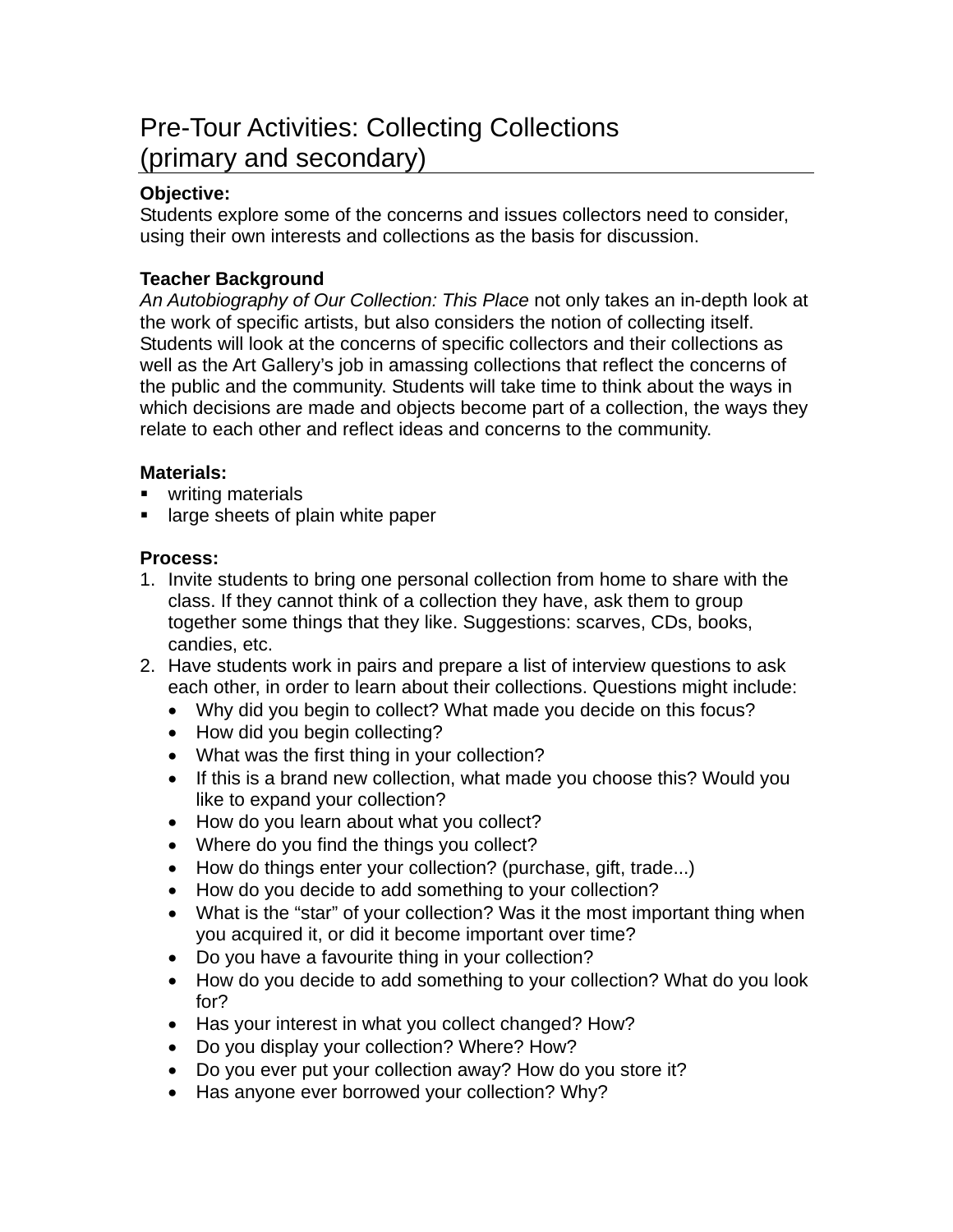- How long do you think you will continue to collect?
- What do you hope will happen to your collection when you are an adult?
- What is your favourite story about an object in your collection?
- 3. Have students set up and display their collections on a clean sheet of white paper on their desks.
- 4. Have students look at the collections and interview three classmates about their collections, using some of the questions they came up with earlier.
- 5. Discuss as a class:
	- What were some similarities and differences between the different collections?
	- What makes a successful collection?
	- How important is it to have background information to the collection?
	- Do stories about the objects make them more interesting? Give examples.

## **Conclusion:**

What kinds of things would students expect to find out about the collectors and their collections at the Art Gallery?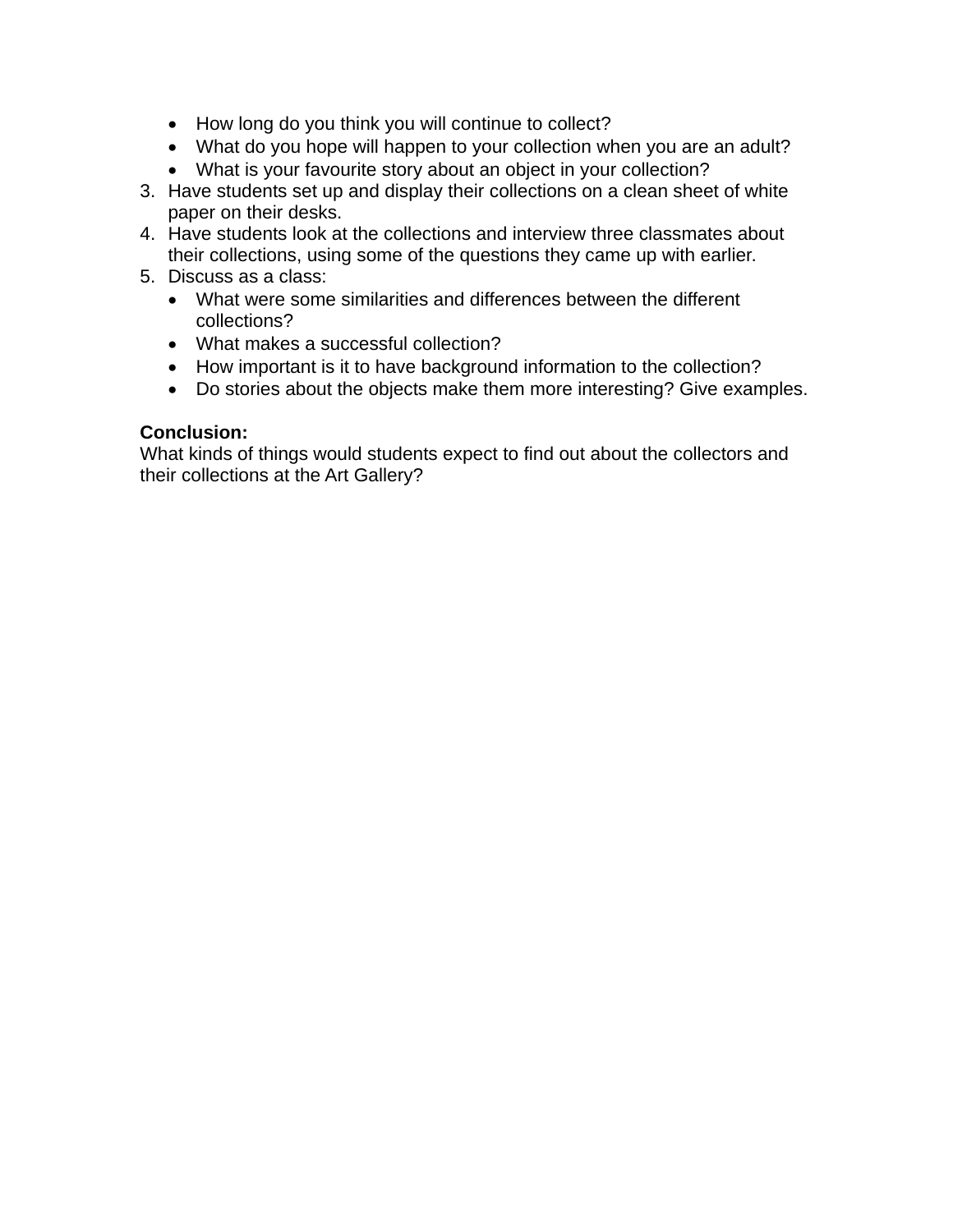# PRE-VISIT ACTIVITY: The Artists, The Collections (adaptable to all grades)

## **Objective:**

Students research and share information about some of the artists and collections represented in *An Autobiography of Our Collection: This Place.* 

## **Materials:**

- writing materials
- **Internet. Some useful websites:** [www.artcyclopedia.com](http://www.artcyclopedia.com/) [www.wikipedia.com](http://www.wikipedia.com/) [www.ccca.ca/artists/\[name](http://www.ccca.ca/artists/%5Bname) of artist]
- **Information Sheets and Student Worksheets (following four pages)**

### **Process:**

- 1. Divide the students into nine groups. Make a copy of Artist and Collections Information Sheets (pages 12 & 13), cut into separate sections and give each group one of the sections.
- 2. Give each student a copy of the Student Worksheet (page 14) and ask them to transfer the information they have to the appropriate box.
- 3. Working as a class, have a student from each group share their information with the class while the rest of the students write the information in the appropriate space on the Artist or the Collection.
- 4. Ask students what information they need to complete the Worksheet, and have them use the Internet to find as much information as they can, either at home or at school.
- 5. Discuss together why students think these particular works and collections might be important to the Art Gallery and the community. Ask them to see if they can discover any more reasons or explanations in their research.
- 6. Make copies of Thumbnail Sketches Worksheet (page 15) for the class. Have each student find/copy the artwork mentioned by each artist and make a quick sketch of it.
- 7. Have students share their information while the rest of the class fills in the sheet.

# **Conclusion:**

Discuss:

- What were some of the most interesting things that students learned or discovered?
- Which artists, kinds of artwork or collections made students curious about seeing the work in the exhibition?
- Are there any artists, ways of working or ideas that the students would like to find out more about?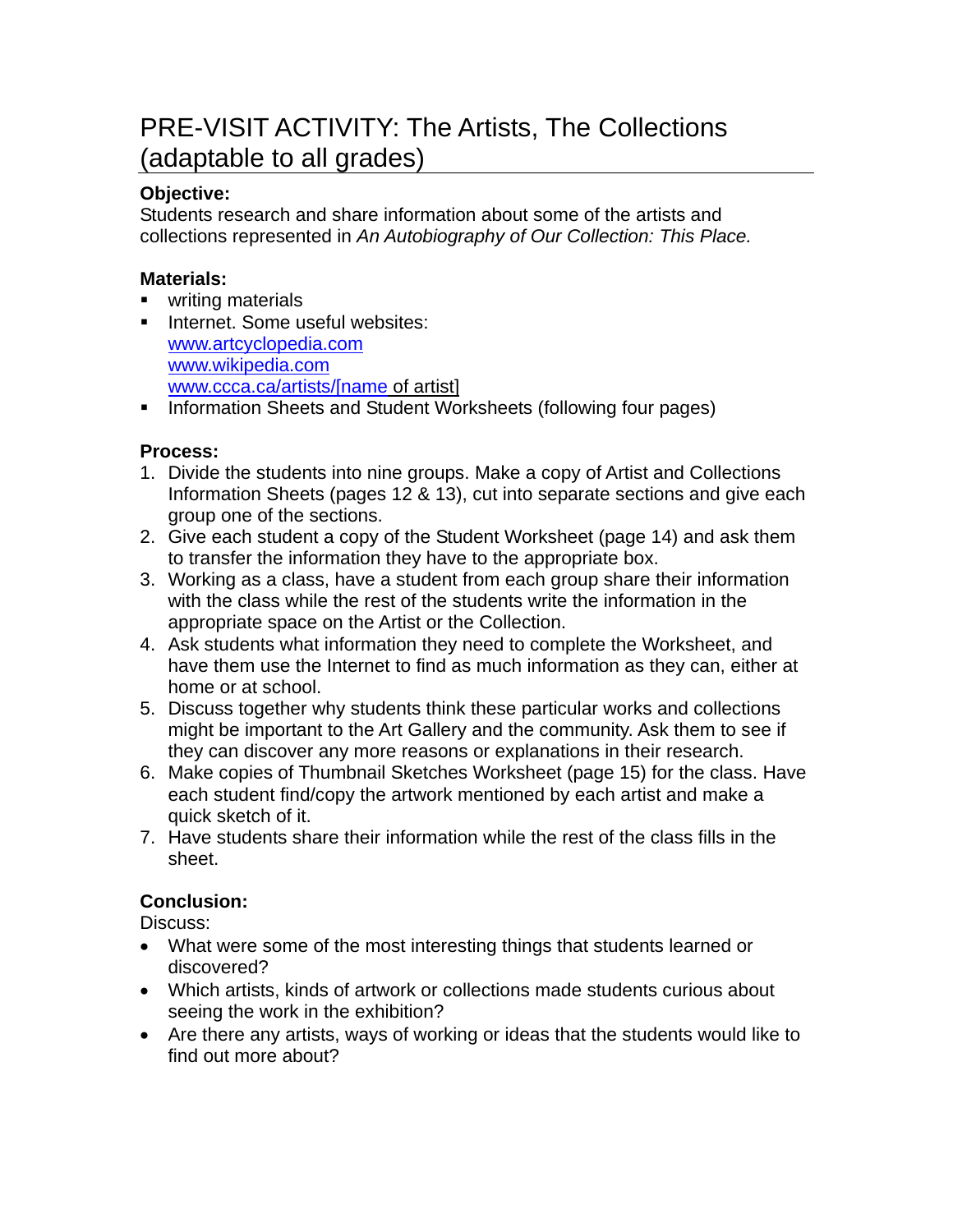# **Carole Itter**

- Has been a writer, performer, sculptor and filmmaker
- Uses recycled objects and everyday materials in her sculptures and installations
- Artwork: *Grand Piano Rattle: Bosendorfer for AI Neil* is a large sculpture that can be made to move in a performance

# **Emily Carr**

- Known for her painting, drawing and writing
- Used abstraction and strong colours and brushstrokes in her paintings of forest landscapes and First Nations villages
- Artwork: *Tree Trunk* is a close-up view from the base of a large cedar tree

# **Robert Rauschenberg**

- Used ideas from everyday life in his work as a Pop artist.
- Known for his mixed-media artworks and silkscreen prints
- Artwork: *Rush # 10—The Cloister Series* is a large collage with photographic images printed onto coloured fabric and paper

# **Won Ju Lim**

- Korean-born, internationally known installation artist
- Uses Plexiglas and foam core to make models that have lights and videos projected onto them
- Artwork: *Elysian Field North* is a large construction of green and blue foam core models, with slide images that shine on the work, making it flicker and glow

# **Brian Jungen**

- Contemporary artist whose work comes out of his First Nations heritage
- Makes extraordinary sculptures and installations using ordinary things like running shoes and plastic chairs
- Artwork: *The Men in My Family* is a sculpture made of deer hides that are stretched over cut-up car parts and placed on white freezers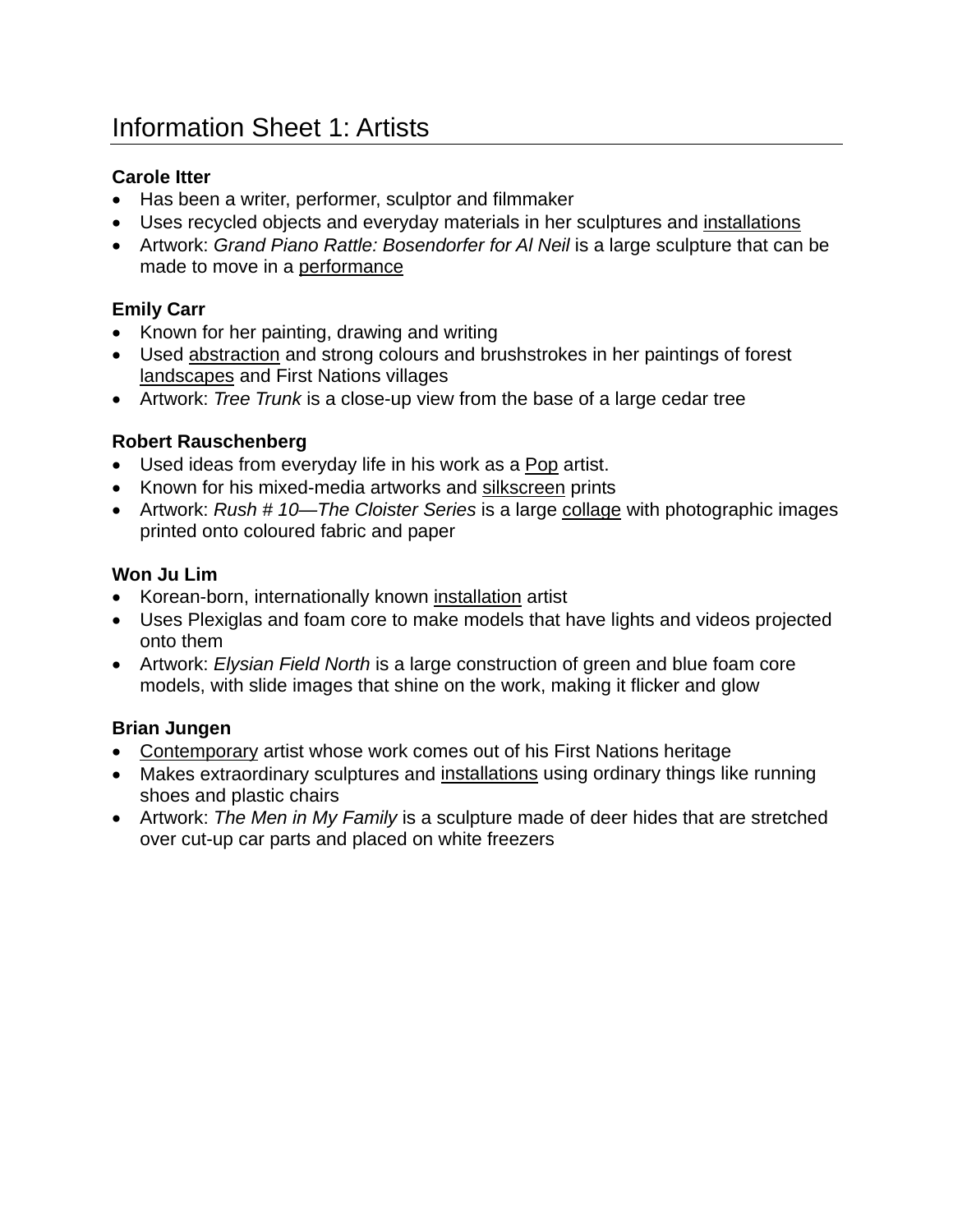# **Emily Carr Trust**

- In 1942 the Emily Carr Trust gave the Vancouver Art Gallery a gift of 165 of Carr's paintings, drawings and watercolours
- Lawren Harris helped Carr choose the work—50 paintings originally—to give to the **Gallery**

# **Acquisition Fund**

- Used to buy new works for the gallery ranging from photo-conceptualism to sculpture and installation, from paintings to First Nations art
- Focus on **contemporary local artists, including Carole Itter and Brian Jungen**

# **Director's discretionary fund**

- Money that the Director of the Art Gallery can use to buy an artwork of his or her choice
- In 2002, Director Kathleen Bartels chose Won Ju Lim's installation *Elysian Field North*

# **Permanent Collection Fund and Public Donations**

- Over a hundred volunteers worked on raising money to buy Robert Rauschenberg's *Rush #10—The Cloister Series, 1980*
- Using radio and TV to get the message across, volunteers invited members of the public to buy a square inch of the artwork—for the Art Gallery—for \$5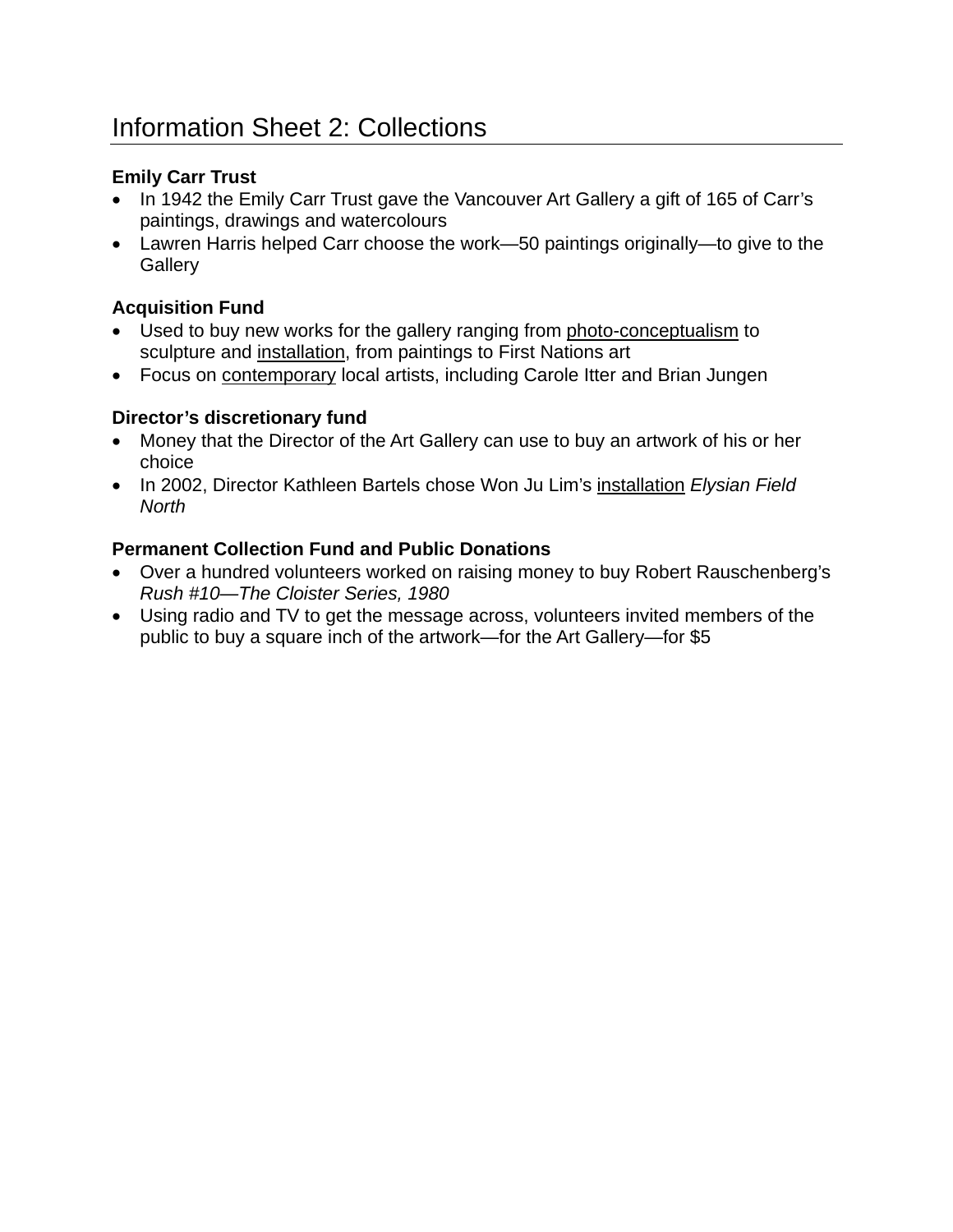

Emily Carr, *Tree Trunk*, 1931, Oil on canvas Collection of the Vancouver Art Gallery, Emily Carr Trust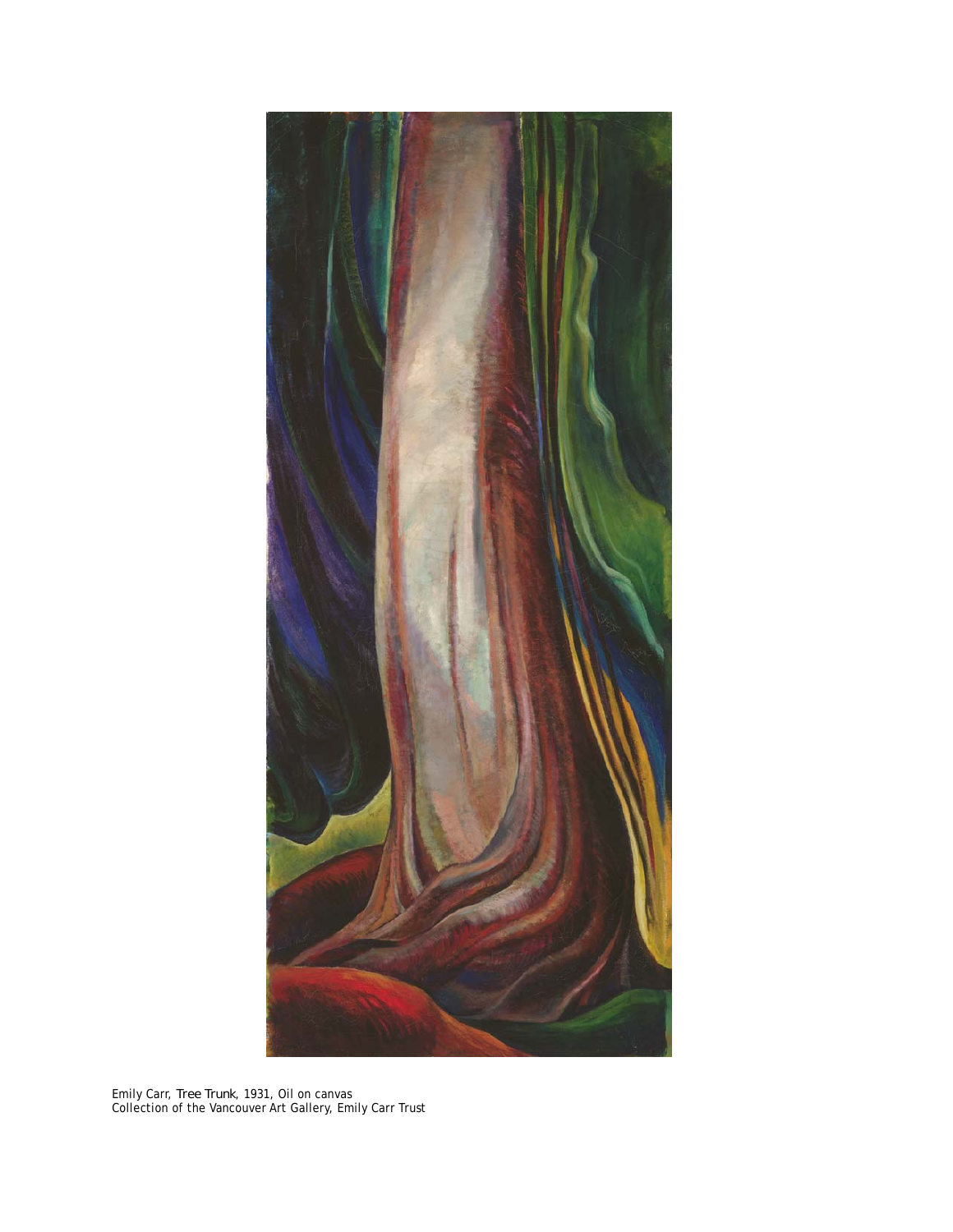

Carole Itter, *Grand Piano Rattle: a Bosendorfer for Al Neil*, 1984

Metal, paint, wood, linocut, light fixtures, Collection of the Vancouver Art Gallery, Vancouver Art Gallery Acquisition Fund, Photo: Trevor Mills, Vancouver Art Gallery



Brian Jungen, *The Men of My Family*, 2010

Rawhide, metal, paint, freezer, Collection of the Vancouver Art Gallery, Vancouver Art Gallery Acquisition Fund, Photo: Rachel Topham, Vancouver Art Gallery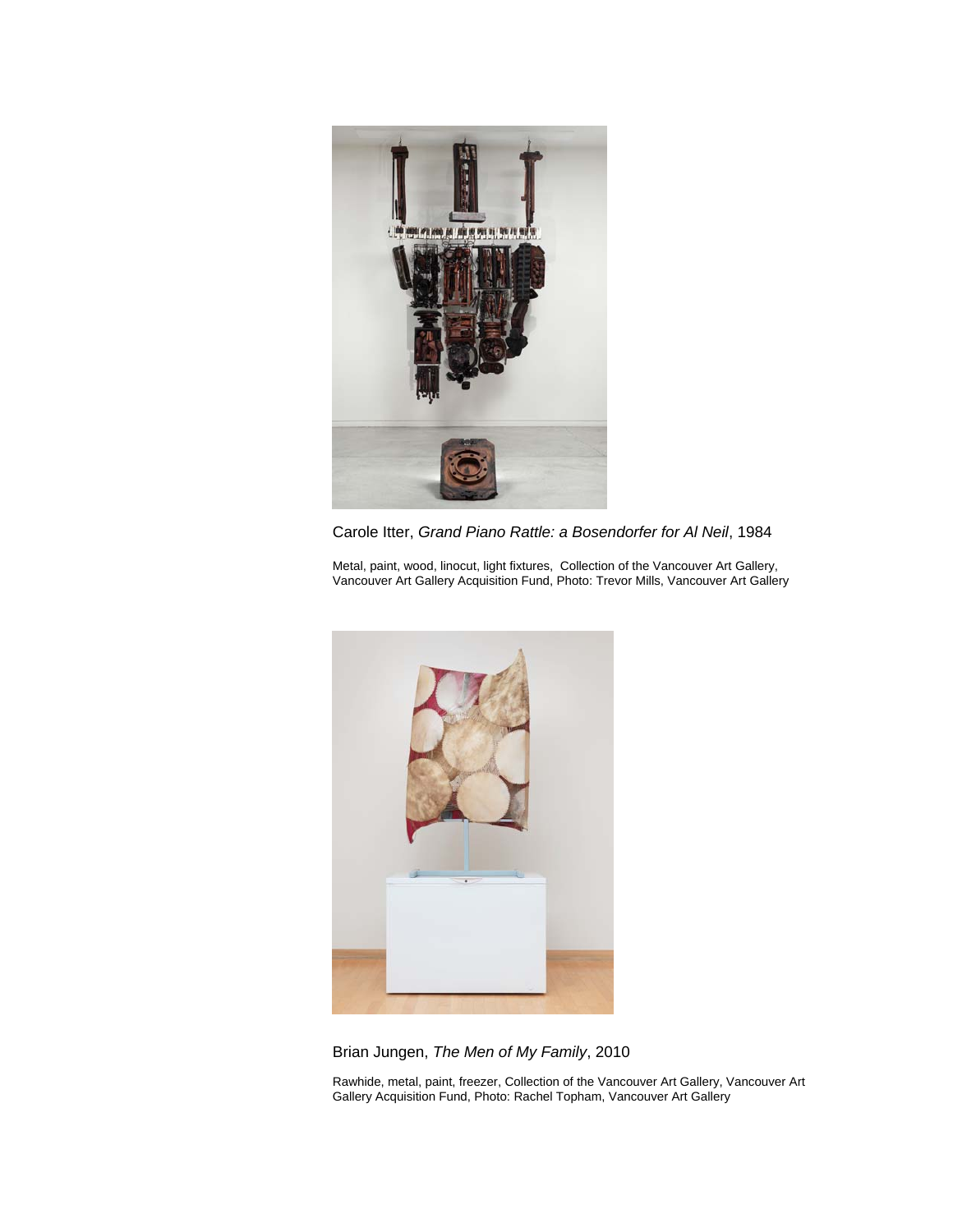

Won Ju Lim, *Elysian Field North*, 2001

Plexiglas, foamcore and still image projection, Dimensions variable, Collection of the Vancouver Art Gallery, Director's Discretionary Fund, Photo: Trevor Mills, Vancouver Art Gallery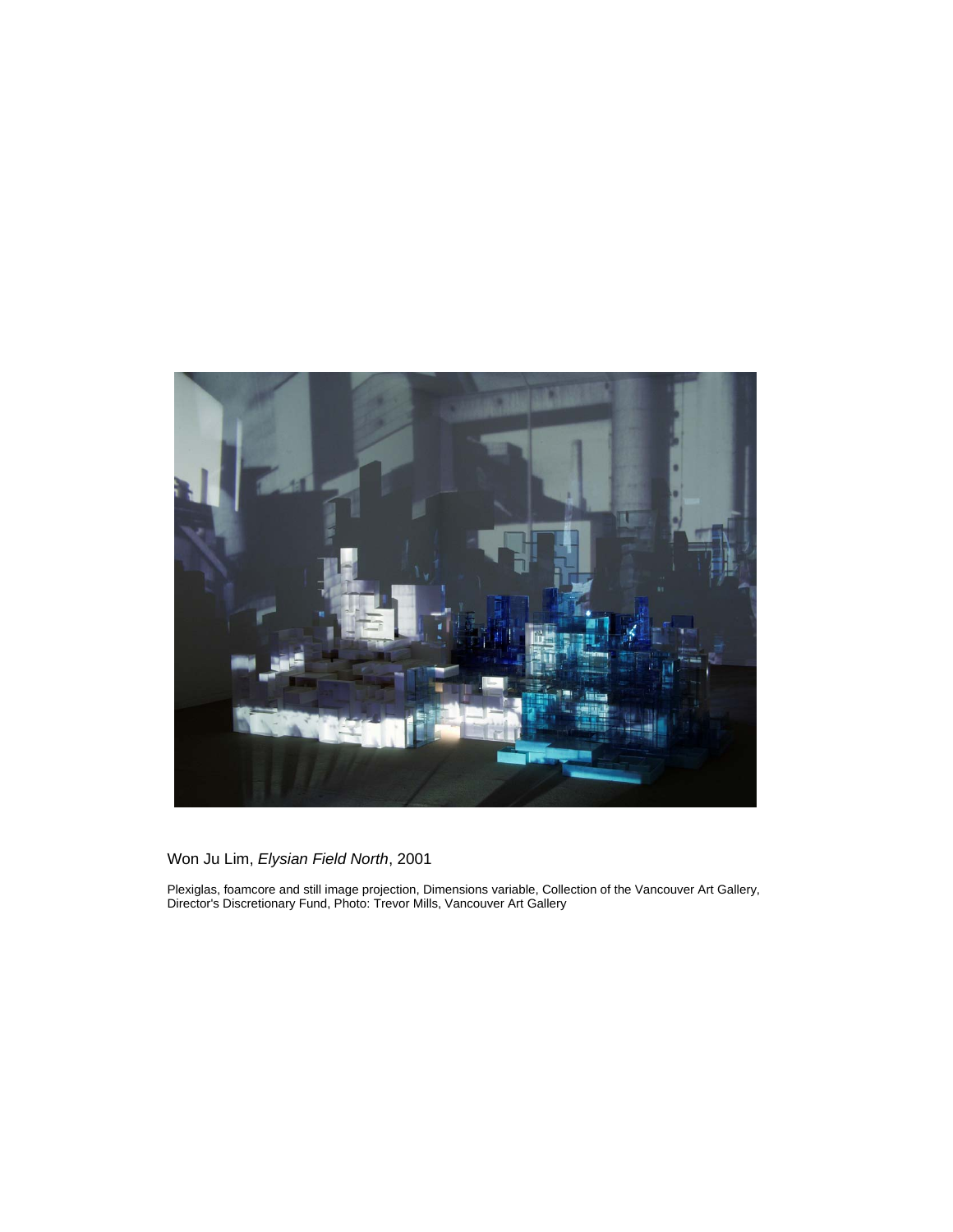# Student Worksheet

|                        | Artist<br>& Artwork | Collector &<br>Collection | Importance to<br>Vancouver Art<br>Gallery | Importance to<br>community |
|------------------------|---------------------|---------------------------|-------------------------------------------|----------------------------|
| Emily Carr             |                     |                           |                                           |                            |
| Brian Jungen           |                     |                           |                                           |                            |
| Carole Itter           |                     |                           |                                           |                            |
| Robert<br>Rauschenberg |                     |                           |                                           |                            |
|                        |                     |                           |                                           |                            |
| Won Ju Lim             |                     |                           |                                           |                            |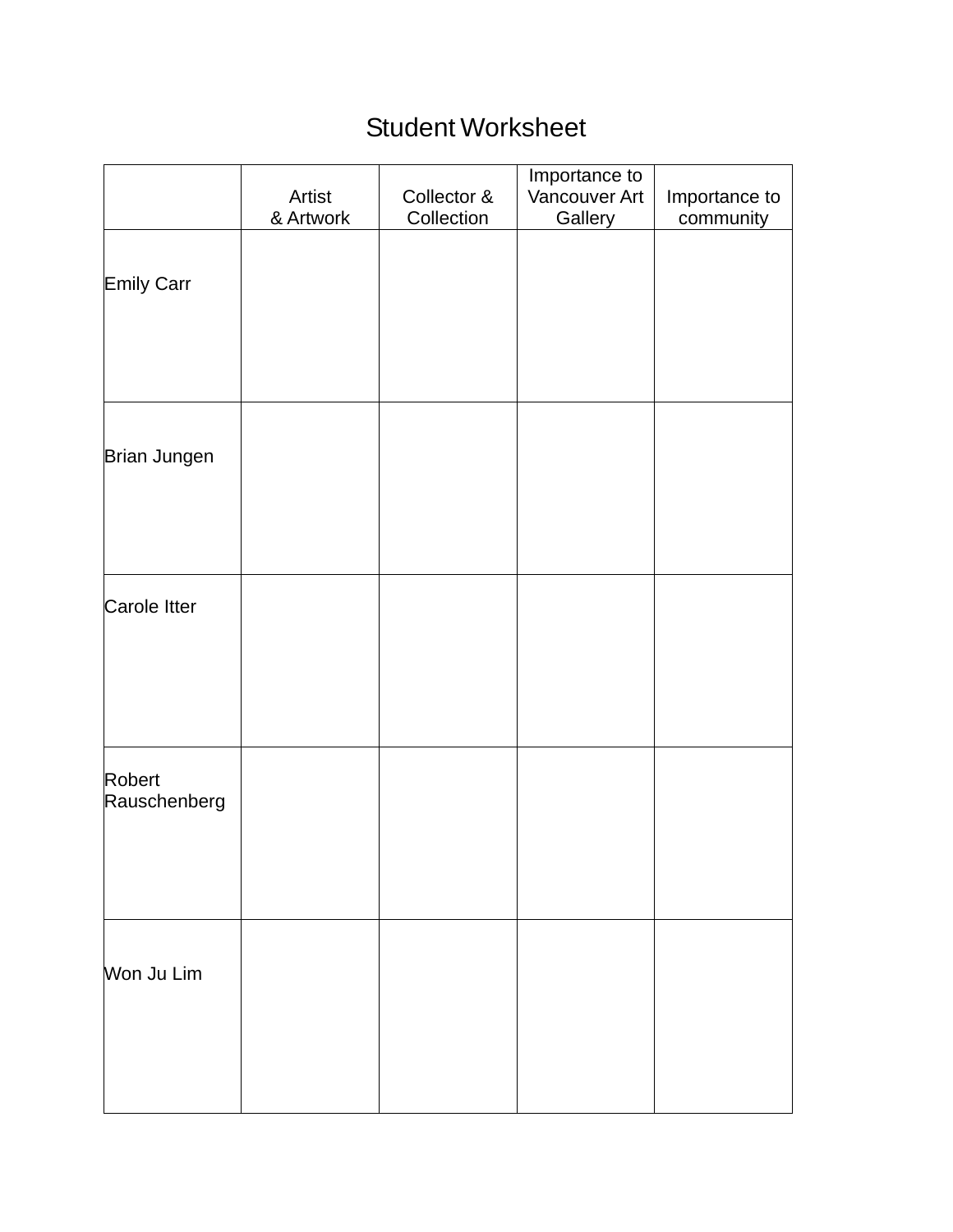# Thumbnail Sketches



# <u> 1980 - Johann Barbara, martxa a</u>

# Brian Jungen Won Ju Lim





Title:\_\_\_\_\_\_\_\_\_\_\_\_\_\_\_\_\_\_\_\_\_\_\_\_\_\_\_\_ Title:\_\_\_\_\_\_\_\_\_\_\_\_\_\_\_\_\_\_\_\_\_\_\_\_\_\_\_\_\_\_

### Carole Itter

Title:\_\_\_\_\_\_\_\_\_\_\_\_\_\_\_\_\_\_\_\_\_\_\_\_\_\_\_\_

## Emily Carr **Robert Rauschenburg Emily Carr** Robert Rauschenburg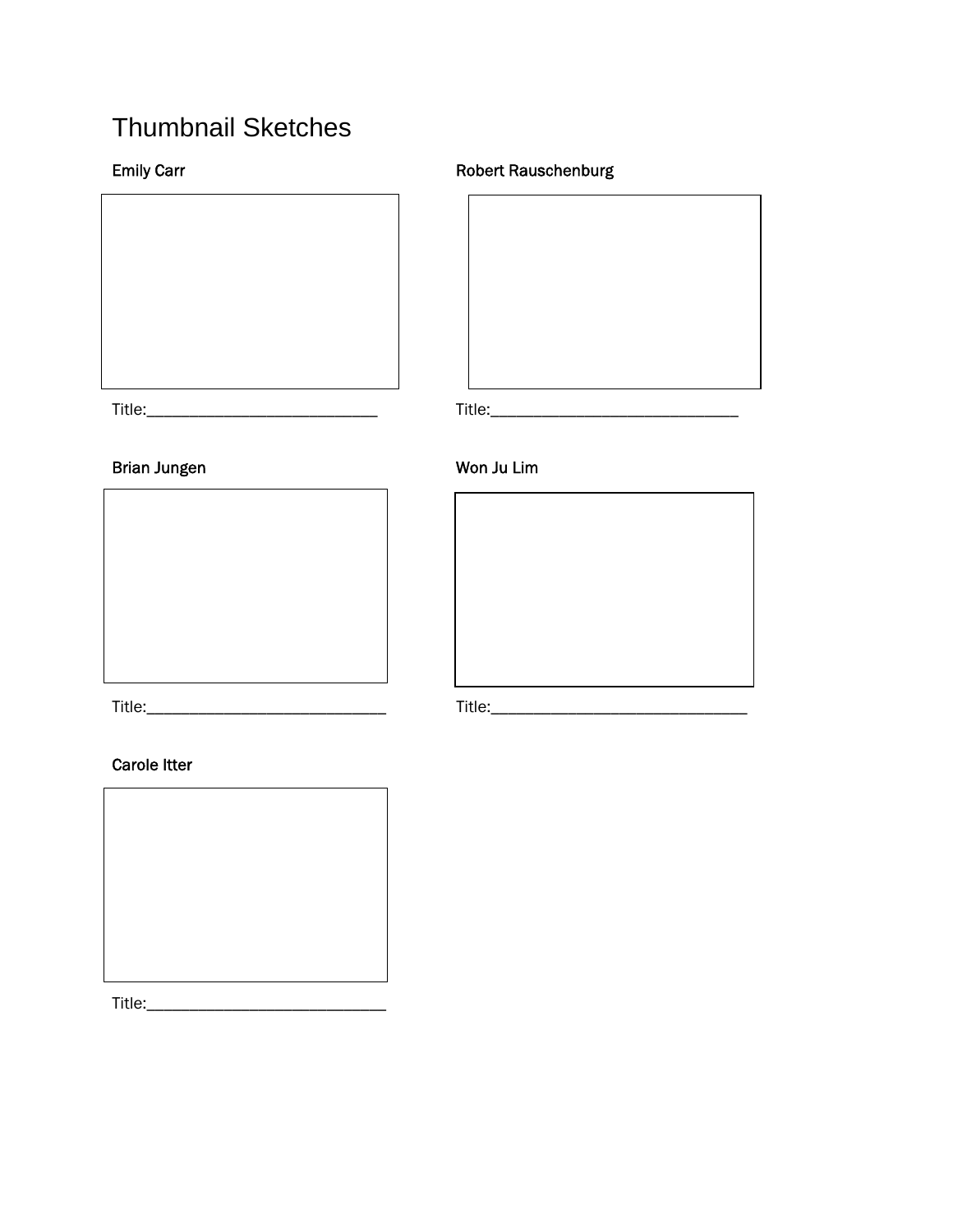# PRE- or POST-VISIT ACTIVITY: Working in the Open Air (primary and secondary)

# **Objective:**

Students are introduced to Emily Carr's process of working by sketching outdoors and then creating a painting based on the sketch.

# **Discussion:**

Emily Carr often created sketches for her landscapes out in nature, where she could study the colours and textures of the trees, leaves, lakes and sky, and observe the way light, wind and weather affected the subjects. Carr began sketching in charcoal, but later developed a technique of thinning oil paints with gasoline, which made it easy to create quick, colourful sketches. She would take the sketches she had made outdoors back into her studio, and there she would make oil paintings based on—but not exactly the same as—her sketches.

Emily Carr wrote the following passage in her book *Growing Pains*:

*"Outdoor study was as different from studio study as eating is from drinking. Indoors we munched and chewed our subjects. Fingertips roamed objects feeling for bumps and depressions. We tested textures, observed contours. Sketching outdoors was a fluid process, half looking, half dreaming, awaiting invitation from the spirit of the subject to 'come, meet me half way.' Outdoor sketching was as much longing as labour. Atmosphere, space cannot be touched, bullied like the vegetables of still life or like the plaster casts. These space things asked to be felt not with fingertips but with one's whole self."* 

# **Materials:**

For Part 1:

- drawing pads or clipboards and sheets of paper
- coloured pencils, crayons or pastels

For Part 2:

- thicker paper for painting
- paint—preferably liquid tempera or acrylic, but any available paint will work
- **paintbrushes**

# **Process:**

# Part 1**:**

Discuss Carr's two-step approach to her painting, and tell the students they are going to go outdoors and make a colour sketch as a precursor to a painting. Read the excerpt from *Growing Pains*.

- 1. Choose an outdoor area with some greenery and one or more trees. Have the students decide on a starting perspective; for example:
	- close up, with tree trunk or branches filling the page,
	- from a distance, including grass, trees and sky,
	- looking up, including the top of the tree and an expanse of sky,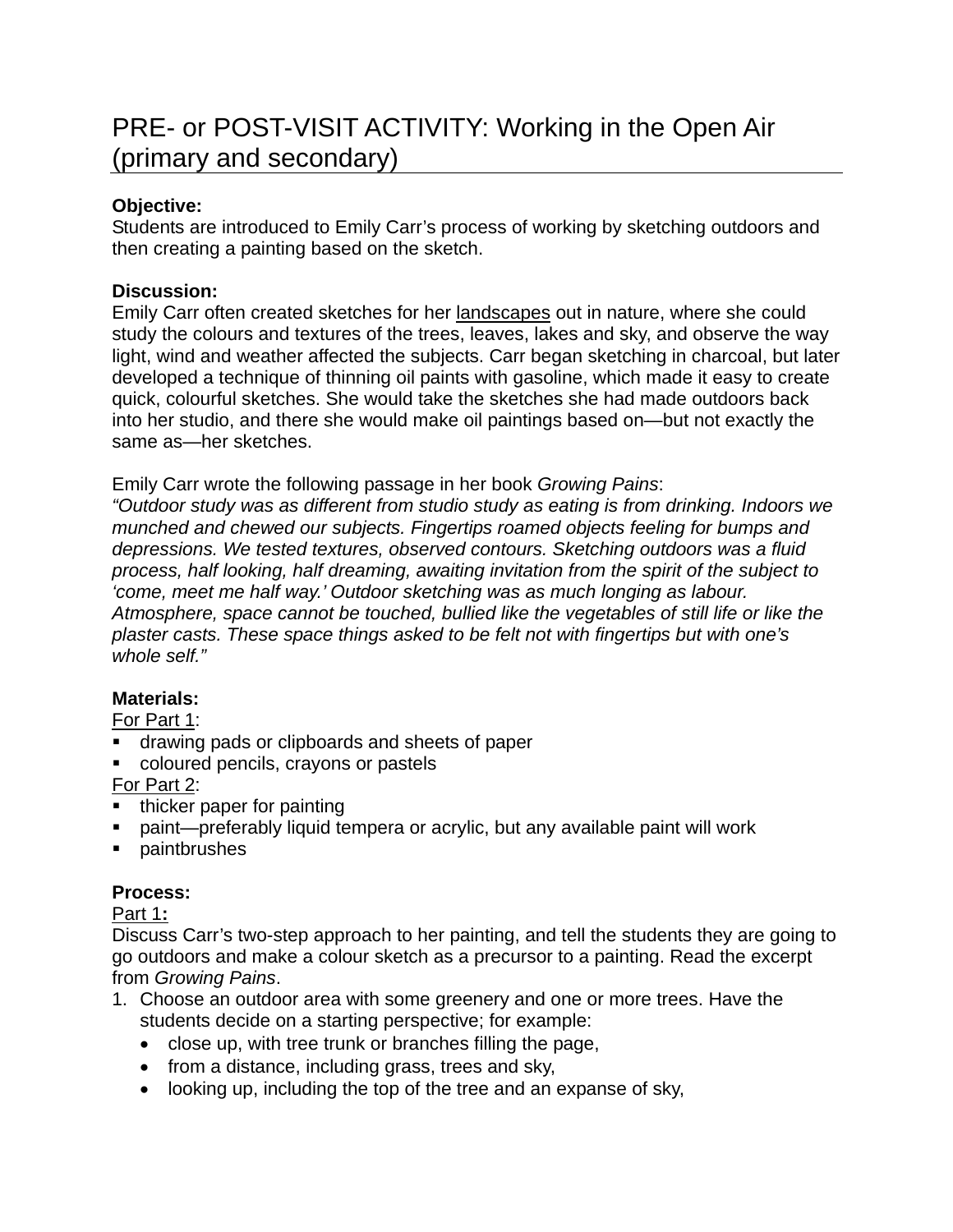- a single tree.
- 2. Have students look closely at the greens and yellows of the leaves, the browns and greys of the trunk and branches, and the blues and greys of the sky. Remind them that Carr never used just one colour, but mixed and blended colours and shades to create rich, dense surfaces.
- 3. Have the students make a few colour sketches from different perspectives or angles, from close up and far away. Encourage them to fill the page with quick detail—broad strokes of colours, lines and shapes.

### Part 2:

- 1. Back in the classroom, have the students look at their drawings and plan a painting based on a sketch. Ask them to think about these questions:
	- What parts of their sketch do they want to leave in?
	- What parts would they like to change?
	- Does the composition feel balanced, or are there some areas they would like to add something to or remove something from?
	- Would they like to combine elements from two drawings?
- 2. Have the students set up workspaces at their tables, where they can see their sketches and have access to paper, paint and brushes.
- 3. Have them paint their landscapes, encouraging them to fill the page, layering on and blending colours as they work.

# **Conclusion:**

- Display the students' work: painting alongside sketch.
- Have them look at the work and talk about the similarities and differences in materials, location, colours, shapes and compositions.
- Discuss the process, how easy or hard it was to create the work, the differences between making the sketch and creating the painting.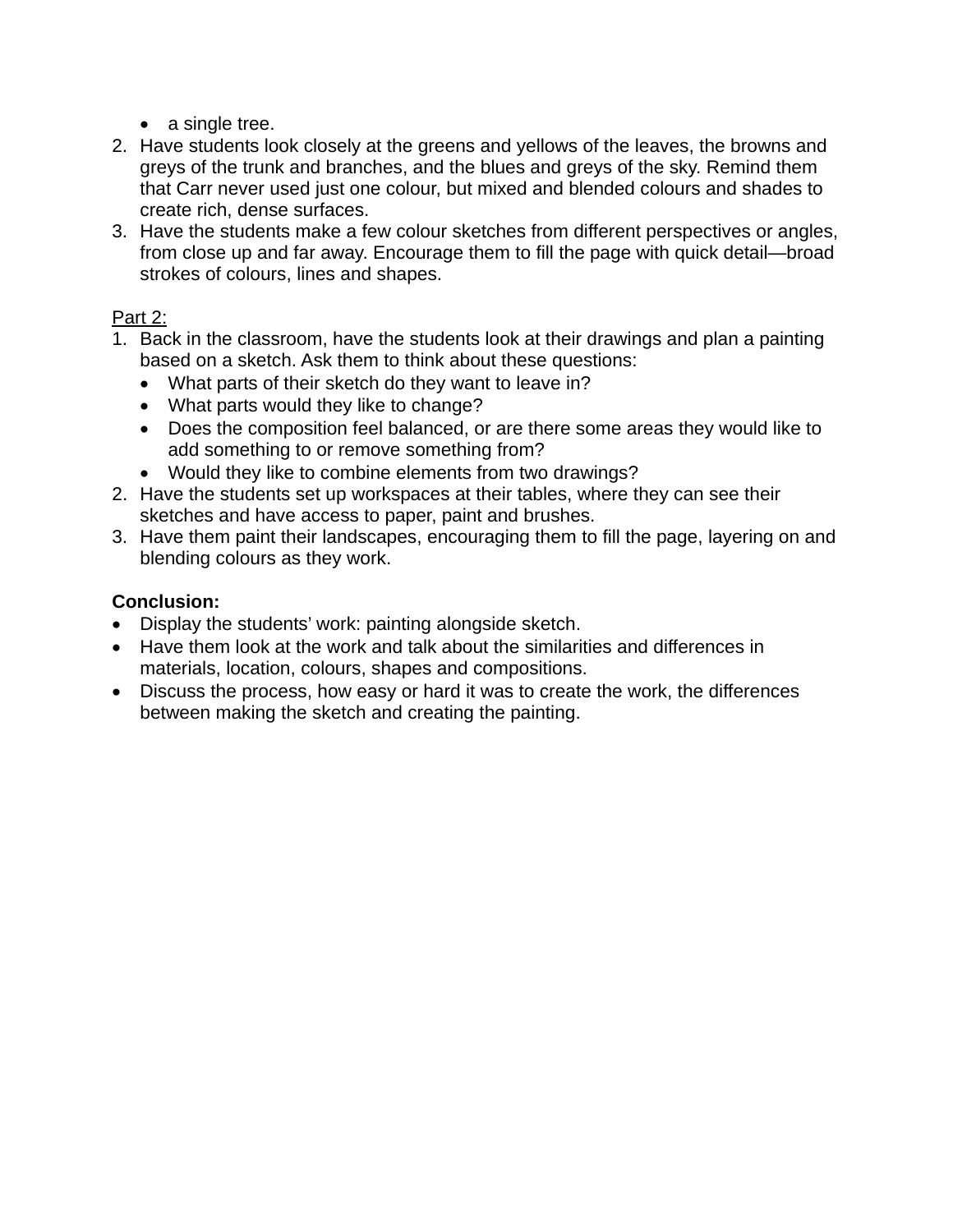# PRE-VISIT ACTIVITY: Materials That Have Memory (all levels)

# **Objective:**

Students explore the ways in which everyday objects and materials carry meanings with them even when they are made into something new.

# **Discussion:**

- The use of **non-traditional materials** has become the norm in contemporary art. One artist describes the everyday objects he uses in his work—such as hair salon end papers and billboard remnants—as "materials that have memory."
- The **role of the viewer** has become central in discussions about contemporary art. It has been said that viewers complete the artwork by bringing their own personal responses, experiences and opinions. One contemporary artist stated: "Art does not reside in the object. It resides in what is said about the object."
- Brian Jungen uses everyday objects as his art materials and turns them into extraordinary artworks. The objects still carry their original meaning—we all recognize those running shoes and know their purpose—but new meanings are formed as he reworks the materials in unexpected ways. He challenges us to think about how we see the world and the things in it that we take for granted.
- In her sculptural works that she refers to as assemblages, Carole Itter uses found and recycled materials. Making art out of "junk" is, for her, an environmental and political statement. She questions the way we greedily consume in contemporary urban society. Each item she uses is identifiable in its original form—a wooden spoon is still a wooden spoon—even as it becomes part of something completely new. Her large-scale "rattles" can be heard as well as seen and have been used in dance, musical and multimedia performances.

# **Materials:**

- some images of Carole Itter's rattles and Brian Jungen's sculptural works
- supply of very familiar mass-produced objects: McDonald's Big Mac wrappers, Starbucks paper cups, old CDs, paper napkins, plastic or wood stir sticks, chopsticks—whatever you can get your hands on
- $\blacksquare$  objects from the natural world—pebbles, leaves, twigs . . .
- art-making materials: glue, glue guns, string, coloured markers, scissors, paper, cardboard

# **Process:**

- 1. Show students some images of Carole Itter's rattles and Brian Jungen's sculptural works.
	- What do students see?
	- What have the artists used to make their works?
	- What would the original purpose of the materials and objects have been?
	- How have they changed in purpose and meaning?
	- Discuss the way all of the objects that surround us bring meaning with them.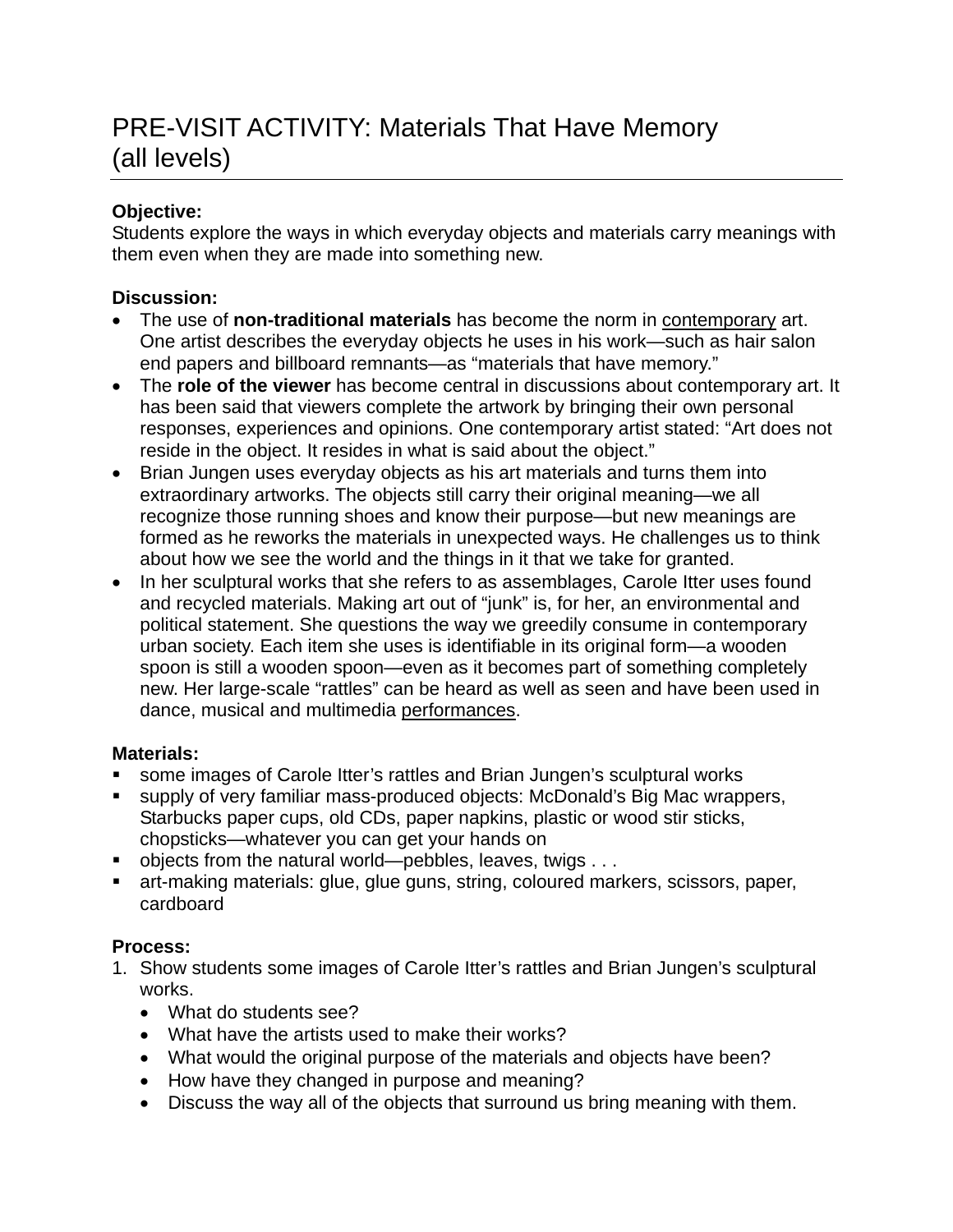- 2. Introduce the materials and objects that will be your art supplies and together, make a list of the meanings they bring with them. For example, a McDonald's Big Mac container may make you think: fast, cheap, repetitious, available all over the world, disposable. It may be a symbol of global consumerism, failing nutritional standards, a need for environmentally friendly fast foods or the world's inability to slow down. Pebbles might evoke memories of the beach, the garden or a hike in the woods.
- 3. Challenge students to design something new and original using their chosen supplies. Encourage them to consider purpose and meaning rather than randomly grab and glue objects and materials. They might choose to create a 2D design or a 3D construction.
- 4. Display finished works. Have students explain their designs to their classmates.

### **Conclusion:**

- Have the materials been used in ways that comply with or challenge previous meanings, uses and associations?
- What new meanings arise?
- How do the meanings of the materials and the created object combine or conflict with one another?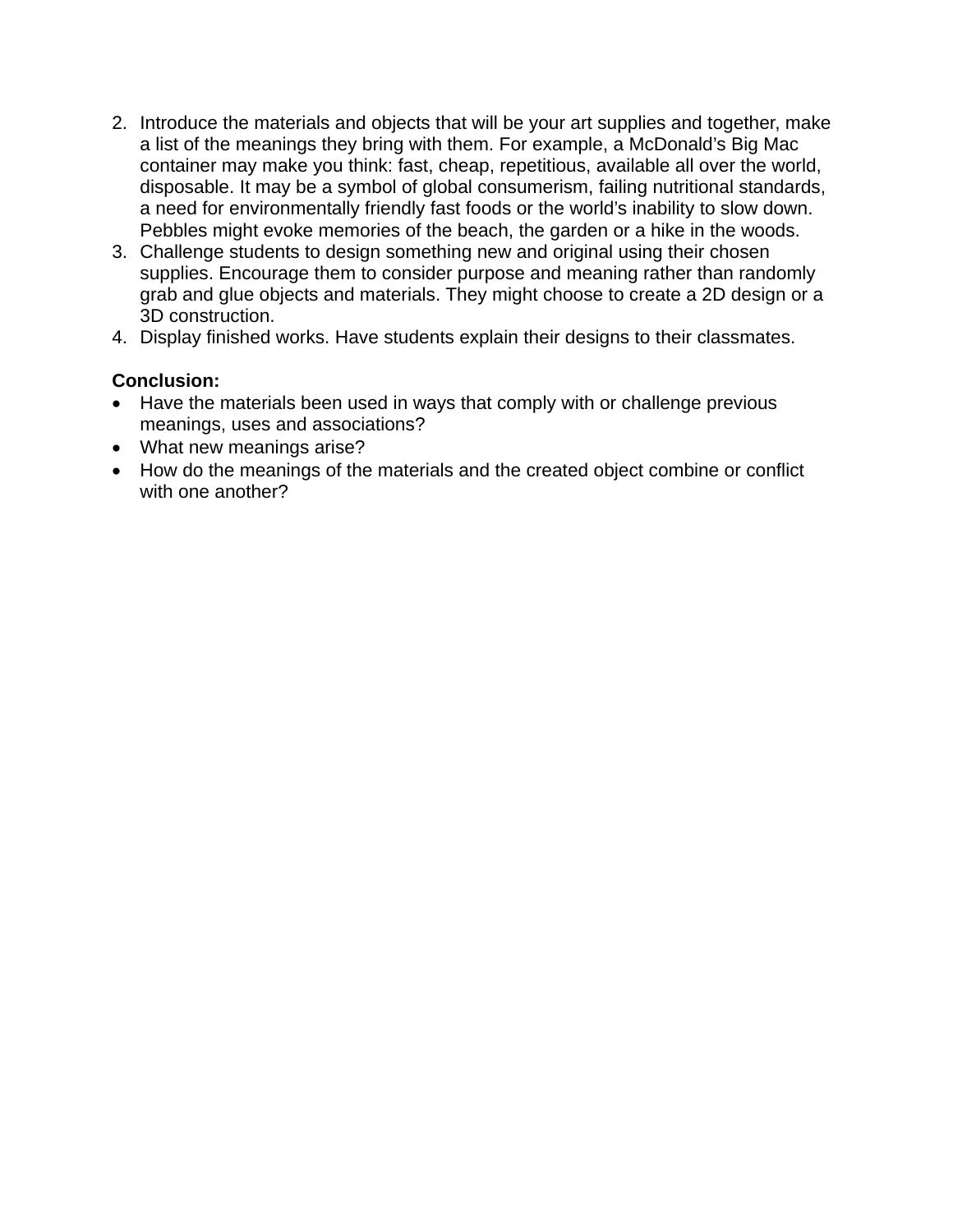# VOCABULARY

**abstract:** a style of art that can be thought of in two ways:

- (a) the artist begins with a recognizable subject and alters, distorts, manipulates or simplifies elements of it;
- (b) the artist creates purely abstract forms that are unrecognizable and have no direct reference to external reality (also called non-representational art).

**collage:** technique and resulting work of art in which pieces of paper and other materials are arranged and glued to a supporting surface.

**contemporary:** created in the last thirty years. Most contemporary artists are living artists.

**Fauvism:** a name (meaning "wild beasts") for an art movement that originated in France at the end of the nineteenth century. Fauvists were concerned with creating fresh, spontaneous-looking images, and used brilliant colours in an arbitrary and decorative way.

**First Nations:** Aboriginal cultures of Canada.

**installation:** art that is created from a wide range of materials and installed in a specific environment. An installation may be temporary or permanent. The term came into wide use in the 1970s, and many installation works were conceptual.

**landscape:** artwork in which the subject is a view of the exterior physical world. Traditionally, landscapes have been paintings or drawings depicting natural scenes and are often concerned with light, space and setting.

**modern:** a historical period of art practice—from 1850 to 1970—during which approaches to art embraced new ideas in science, political thought and many other areas. The modernists rejected the restrictions of past art traditions and stressed innovation over all other criteria.

**performance art:** works in any of a variety of media that are performed before a live audience. The performance itself, rather than a specific object, constitutes the artwork. Documentation is often an important part of the performance.

**photo-conceptualism:** an artistic movement that emerged in Vancouver in the 1960s and '70s. The work is characterized by large-format photographic prints. This movement explored the ideas behind the photograph, appropriate subject matter, the assumed "truth" of photography, and the nature of photography as fine art versus commercial art.

**silkscreen:** a print in which an image is made by pushing coloured ink through a screen onto paper or other surface. A glue-like paste is applied to parts of the screen to block the transfer of ink in those areas. For each colour a new screen must be prepared. Multiple copies of the same image can be made in this way.